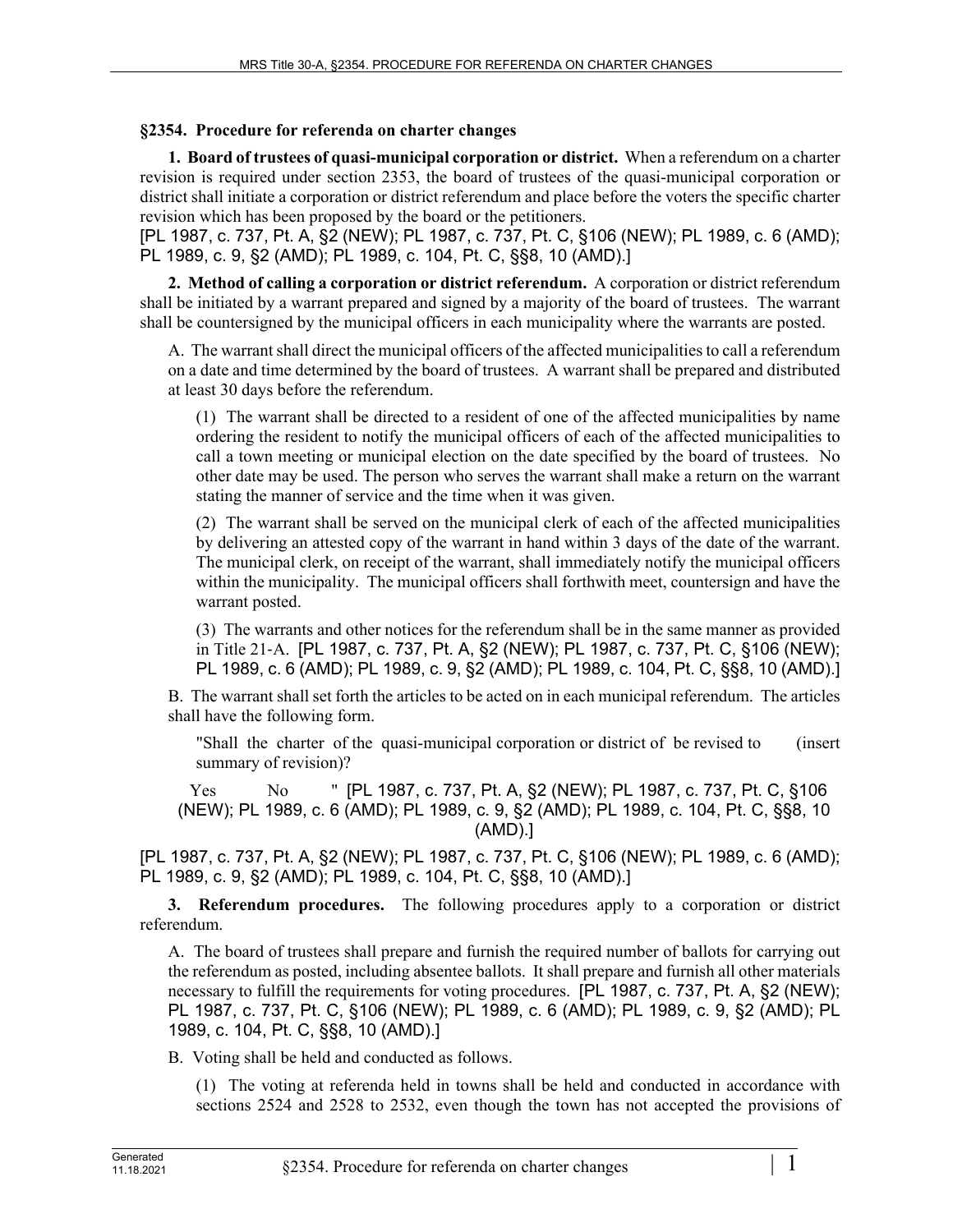sections 2528 and 2529. The facsimile signature of the clerk under section 2528, subsection 6, paragraph F, shall be that of the chairman of the board of trustees. If a corporation or district referendum is called to be held simultaneously with any statewide election, the voting in towns shall be held and conducted in accordance with Title 21‑A, except that the duties of the Secretary of State shall be performed by the board. The absentee voting procedure of Title 21‑A shall be used, except that the duties of the Secretary of State shall be performed by the board.

(2) The voting at referenda in cities shall be held and conducted in accordance with Title 21‑A, including the absentee voting procedure, except that the duties of the Secretary of State shall be performed by the board of trustees. [PL 1987, c. 737, Pt. A, §2 (NEW); PL 1987, c. 737, Pt. C, §106 (NEW); PL 1989, c. 6 (AMD); PL 1989, c. 9, §2 (AMD); PL 1989, c. 104, Pt. C, §§8, 10 (AMD).]

C. The return and counting of votes shall be as follows.

(1) The municipal clerk shall, within 24 hours of the determination of the results of the vote in the municipality, certify and send to the board of trustees the total number of votes cast in the affirmative and in the negative on the article.

(2) As soon as all of the results from all of the municipalities have been returned to the board of trustees, the board shall meet and compute the total number of votes cast in all of the affected municipalities in the affirmative and in the negative on the article.

(3) If the board of trustees determines that there were more votes cast in the affirmative than in the negative on the article, it shall declare that the article has passed.

(4) If the board of trustees determines that the total number of votes cast on the article in the affirmative is equal to or less than those cast in the negative, it shall declare that the article has not passed.

(5) The board of trustees shall enter its declaration and computations in its records and send certified copies of it to the clerk of each affected municipality. [PL 1987, c. 737, Pt. A, §2 (NEW); PL 1987, c. 737, Pt. C, §106 (NEW); PL 1989, c. 6 (AMD); PL 1989, c. 9, §2 (AMD); PL 1989, c. 104, Pt. C, §§8, 10 (AMD).]

[PL 1987, c. 737, Pt. A, §2 (NEW); PL 1987, c. 737, Pt. C, §106 (NEW); PL 1989, c. 6 (AMD); PL 1989, c. 9, §2 (AMD); PL 1989, c. 104, Pt. C, §§8, 10 (AMD).]

**4. Reconsideration.** The procedure to reconsider votes taken at a corporation or district referendum shall be as follows.

A. The board of trustees shall, within 60 days, initiate a new corporation or district referendum to reconsider the vote of the previous referendum if, within 7 days of the first referendum, at least 10% of the number of voters voting for the gubernatorial candidates in the last gubernatorial election in the affected municipalities petition to reconsider a prior corporation or district referendum vote. [PL 1987, c. 737, Pt. A, §2 (NEW); PL 1987, c. 737, Pt. C, §106 (NEW); PL 1989, c. 6 (AMD); PL 1989, c. 9, §2 (AMD); PL 1989, c. 104, Pt. C, §§8, 10 (AMD).]

B. A reconsideration referendum is not valid unless the number of persons voting in that referendum is at least equal to the number who voted in the prior corporation or district referendum. [PL 1987, c. 737, Pt. A, §2 (NEW); PL 1987, c. 737, Pt. C, §106 (NEW); PL 1989, c. 6 (AMD); PL 1989, c. 9, §2 (AMD); PL 1989, c. 104, Pt. C, §§8, 10 (AMD).]

C. If the margin of the vote being reconsidered was between 10% and 25%, the petitioners shall post a bond with the petition equal to the actual and reasonable costs of the new referendum. If the margin of the vote being reconsidered exceeded 25%, the petitioners shall post an additional bond equal to the actual and reasonable costs which may be incurred as a result of the delay of an